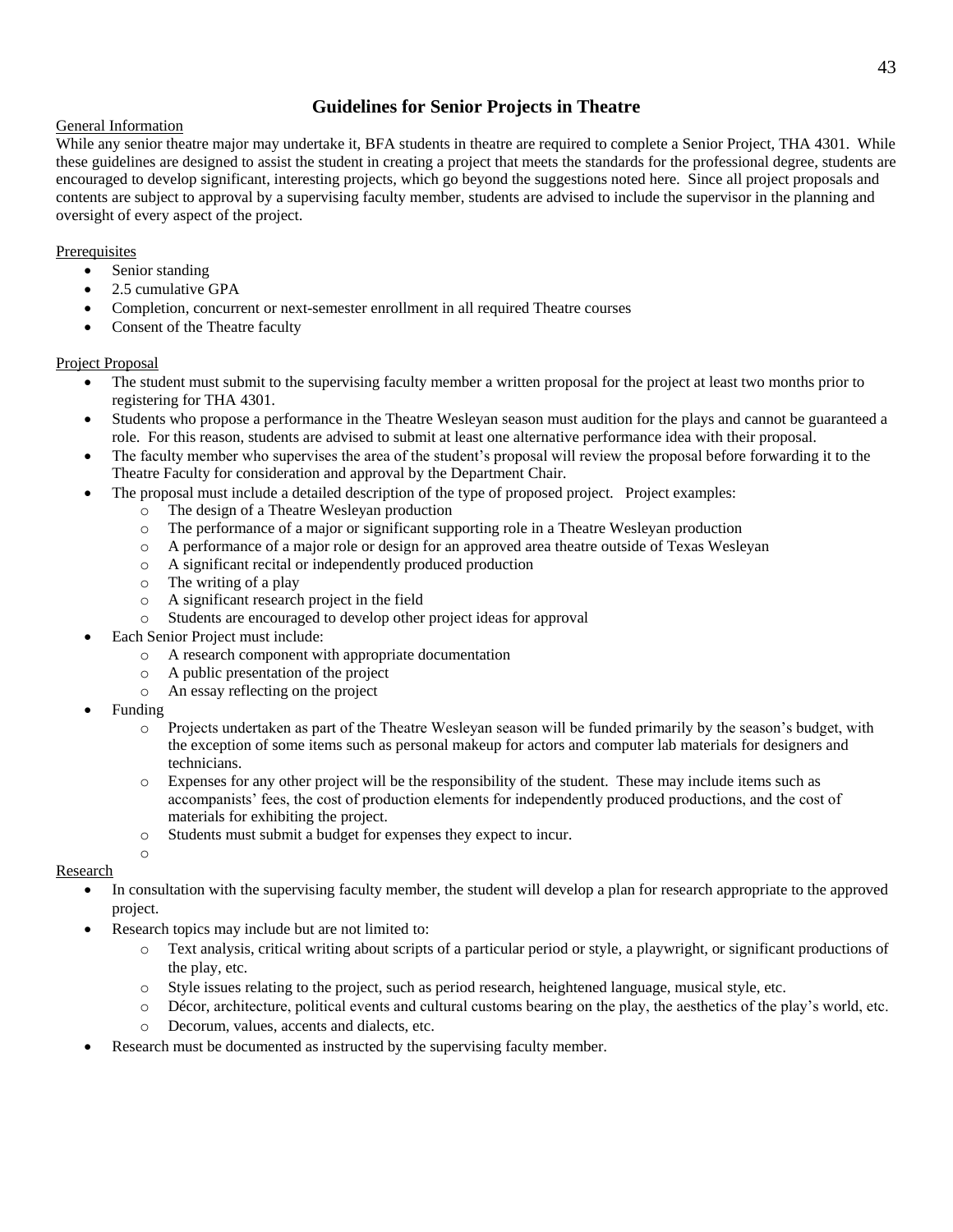## Senior Project Guidelines – 2

## Project Execution and Presentation

- Plans, processes, and preparation for the project must be documented as instructed by the supervising faculty member. This may include items such as:
	- o Production meeting and design conference notes
	- o Drafted materials and scenic models
	- o An image journal
	- o Rehearsal journal
	- o Text or score work specific to the production
- All projects must include a public presentation. Some examples:
	- o The performance of a role or a design for a Theatre Wesleyan production, for an independently produced production, or for another approved producing organization.
	- o A public presentation of a research project as a part of an approved event such as University College Day, a KC/ACTF event, etc.

#### Self-Evaluation of the Project

- Each project must culminate with an essay reflecting on the work from the proposal phase through the presentation.
- The essay may include elements such as:
	- o A discussion of the student's process through the project
	- o An evaluation of the work in preparation and presentation
	- o Any realizations about the process of the work that can inform future work
	- o A discussion of how the project may serve the student in future theatre endeavors

See Next Page for Coversheet/Checklist for Senior Project Proposal: